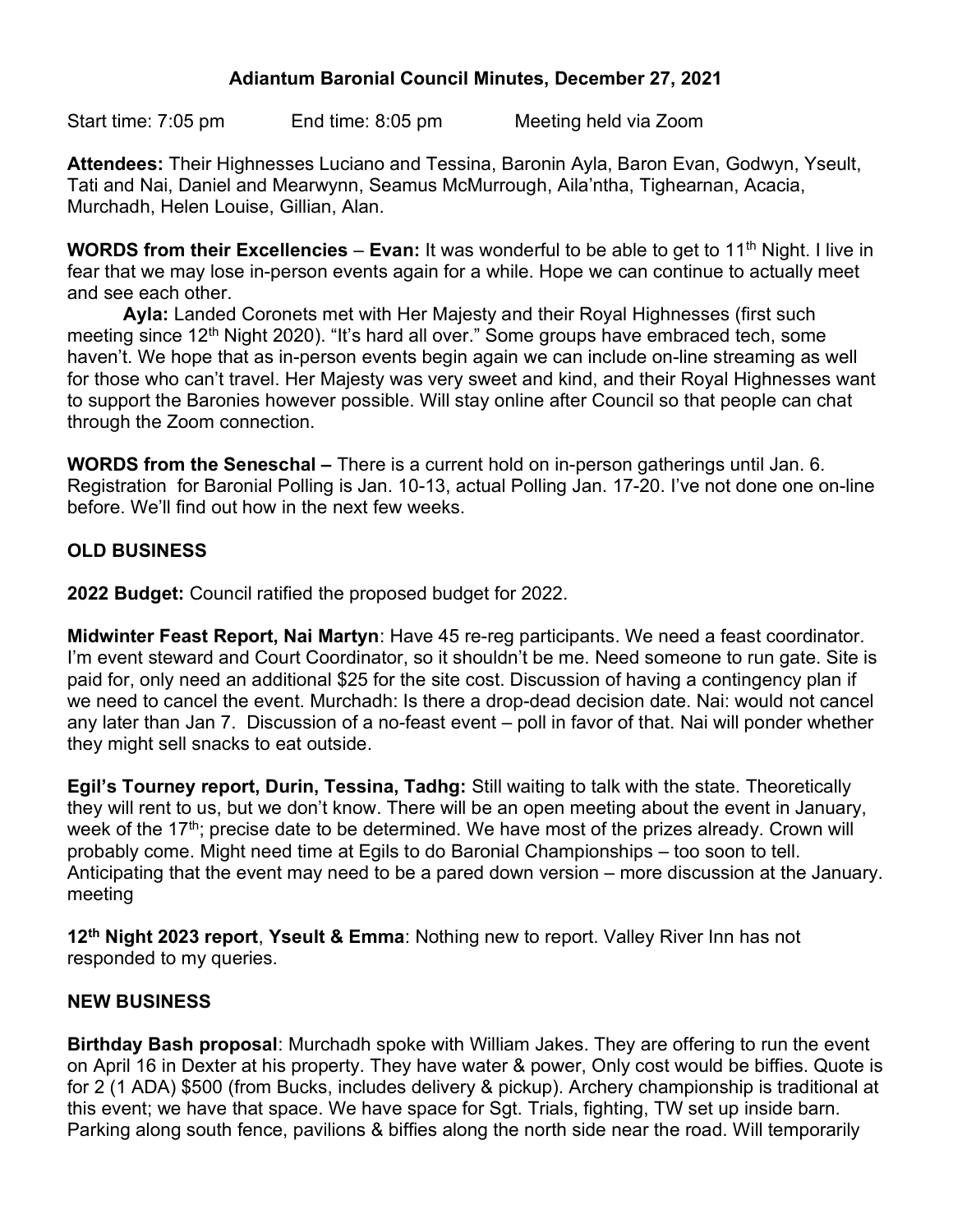rope off the archery area. Can accommodate cars 2 rows deep along the back, and also along the regular driveway. Proposing a free event, Barony absorb the cost of the biffies. Proposal accepted.

## OFFICER REPORTS

Arts & Sciences, Ail'antha of William's Keep: Arts and Sciences continue to meet on alternate Tuesdays via zoom. Pending further setbacks due to covid we will begin meeting in person with hybrid meetings on January 4th 2022, and will follow all protocols for those in person meets.

Chamberlain, Brynjarr Olfuss: Equipment was signed out to @Pam Perryman for assistance in decorating for 11th Night. We were unable to find the table cloths. All items have been returned and in good order. Nothing further to report, the Chamberlain has been busy with mundane challenges.

Chatelaine, Johanna Trewpeny: Chatelaine reports successful removal of all the current Gold Key from my Church's building into the possession of the Barony's Gold Key Helen Louise.

Thanks for helping with this long project. Please support the Gold Key as our future success in garbing people at large outdoor events will require continued work.

Chronicler, Yseult: I took minutes at the November Baronial Council meeting (Nov..22) and posted them to the Files section of the Barony's Facebook Discussion group Nov. 22. I sent them to the Web Minister for posting; they appeared a week or so later.

I published a BiCranial Bear for December to support the efforts of the Arts & Sciences Officer who hosted a presentation about Food and Festivals of the Roman Empire by Lady Fina MacGrioghair. It was posted to the Baronial website just in time for the presentation on Dec. 7 so that people attending could have the handout.

Family Activities Coordinator: office is vacant

Herald, Durin: No activities, nothing to report

Lists, Acacia: Nothing to report.

#### Exchequer, Margaret & Asgerdr: Balance on 12/23/21: \$12,318.19

No transactions were recorded by the bank.

Long Tom Grange has agreed to take back the undeposited site payment of \$375 from 2020 as most of our MidWinter 2022 site fee. Nai wrote: "The \$400 check we just wrote will NOT be cashed and will be held as the deposit that gets returned when we leave it clean. I will only need a \$25 check for the site rental difference when picking up the keys."

[Below] please find the Budget for 2022, as discussed in our November meeting. I apologize but I do not recall if we reached a decision on obtaining a new Post Office Box, so I left the line item in the budget.

I have not heard from Columbia Bank, so I do not know the status of the Exchequer signatory transition process. I will attempt to reach them tomorrow to find out the situation, and will send an update with what I find out.

I regret that I will not be able to attend the December 2021 meeting, as I have a conflicting opera chorus rehearsal.

Below] please find a proposed budget for 2022 for the Barony. Changes requested include a decrease of \$150 for A&S, and in increase of \$200 for Heavy Marshall. I have highlighted those changes, and also highlighted the Offices that have responded as of this report. We will delate the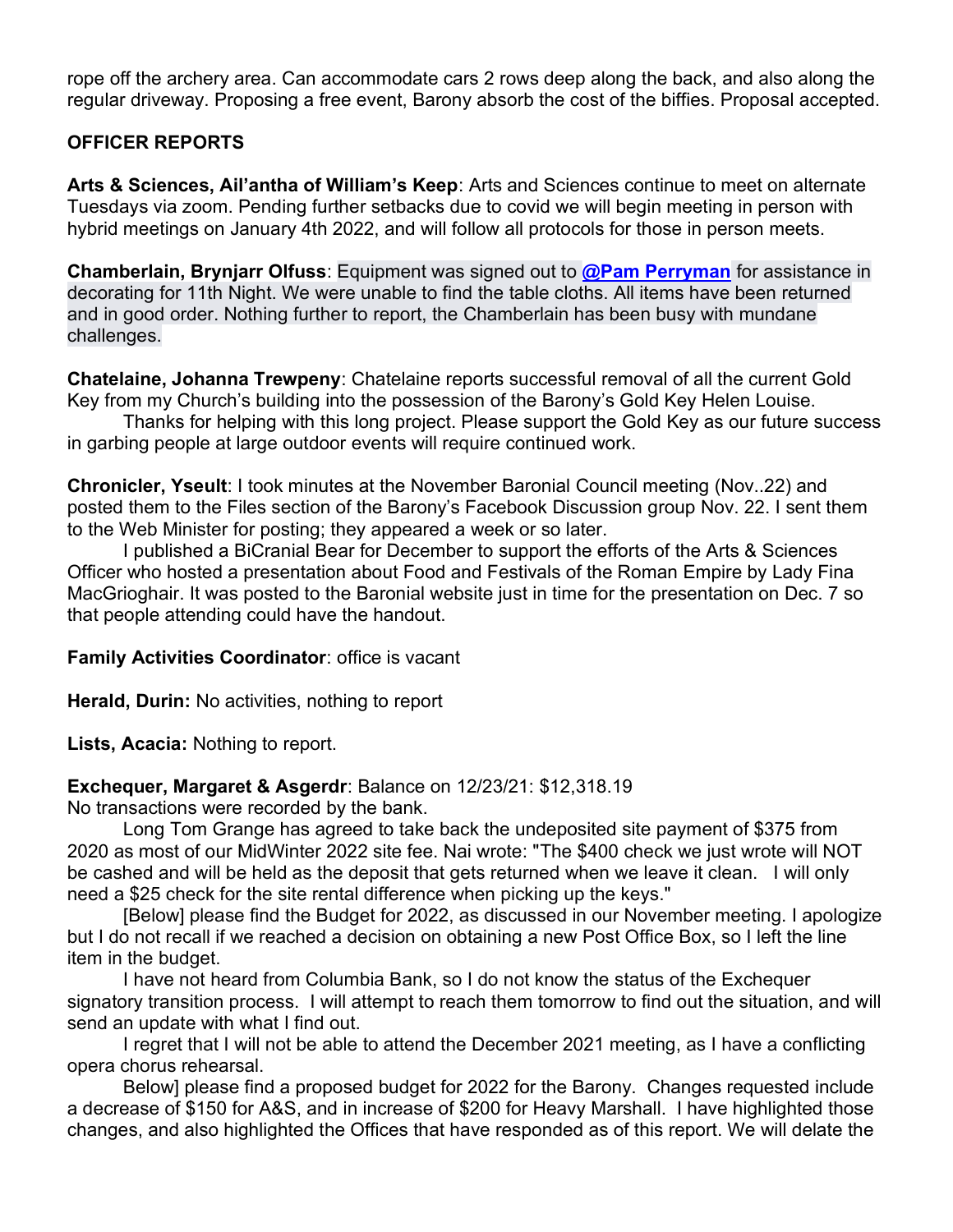archery biffy cost, which brings the recurring expense total to \$2,430.00 instead of the amount shown below.

Barony of Adiantum Budget for Year 2022

| <b>Budget Summary</b>                                            |                                        | <b>Budget at</b><br>Beginning of<br>year | Increases in<br><b>Budget During</b><br>Year | <b>Budget</b><br>Spent | <b>Budget</b><br>Remaining |
|------------------------------------------------------------------|----------------------------------------|------------------------------------------|----------------------------------------------|------------------------|----------------------------|
| Officers of State,<br><b>Officers of Court and</b><br>Line Items |                                        | \$2,085.00                               |                                              |                        | \$2,085.00                 |
| <b>Officers of Court</b>                                         |                                        | 400.00                                   |                                              |                        | \$400.00                   |
| Line Items                                                       |                                        | 2,430.00                                 |                                              |                        | \$2,430.00                 |
| Budget 2021                                                      |                                        | \$4,915.00                               |                                              |                        | \$4,915.00                 |
| <b>Offices of State</b>                                          | Officer                                | <b>Budget at</b><br>Beginning of<br>year | Increases in<br><b>Budget During</b><br>Year | <b>Budget</b><br>Spent | <b>Budget</b><br>Remaining |
| Arts & Sciences                                                  | Aila'ntha of<br>Willliams Keep         | \$50.00                                  | $$ -$                                        |                        | \$50.00                    |
| Chamberlain                                                      | <b>Brynjarr Olfuss</b>                 | 100.00                                   |                                              |                        | 100.00                     |
| Chatelaine                                                       | Johanna<br>Trewpenny                   | 100.00                                   |                                              |                        | 100.00                     |
| Chronicler                                                       | <b>Yseult of</b><br><b>Broceliande</b> | 25.00                                    |                                              |                        | 25.00                      |
| Exchequer                                                        | Asgerdr Audsdottir                     | 160.00                                   |                                              |                        | 160.00                     |
| <b>Family Activities</b><br>Coordinator                          | <b>VACANT</b>                          | 50.00                                    |                                              |                        | 50.00                      |
| Goldkey                                                          | <b>Helen Gaskins</b>                   | 100.00                                   |                                              |                        | 100.00                     |
| Herald                                                           | <b>Durin Oldenmoor</b>                 | 50.00                                    |                                              |                        | 50.00                      |
| Lists                                                            | <b>Acacia Griffin</b>                  | 50.00                                    |                                              |                        | 50.00                      |
| Marshal - Archery                                                | Dep Thorholf<br>Egilsson               | 500.00                                   |                                              |                        | 500.00                     |
| Marshal - Armored<br>Combat                                      | <b>VACANT</b>                          | 100.00                                   |                                              |                        | 100.00                     |
| Marshal - Cut &<br><b>Thrust</b>                                 | <b>Seamus</b><br>McMorrough            | 250.00                                   |                                              |                        | 250.00                     |
| Marshal - Rapier                                                 | Seamus<br>McMorrough                   | 50.00                                    |                                              |                        | 50.00                      |
| Marshal - Thrown<br>Weapons                                      | Murchadh Monaidh<br>Chroaibhe          | 50.00                                    |                                              |                        | 50.00                      |
| Marshal - Youth<br><b>Armored Combat</b>                         | <b>VACANT</b>                          | 25.00                                    |                                              |                        | 25.00                      |
| <b>Scribe</b>                                                    | <b>Gillian FitzGilbert</b>             | 75.00                                    |                                              |                        | 75.00                      |
| Seneschal                                                        | Godwyn Reynard                         | 50.00                                    |                                              |                        | 50.00                      |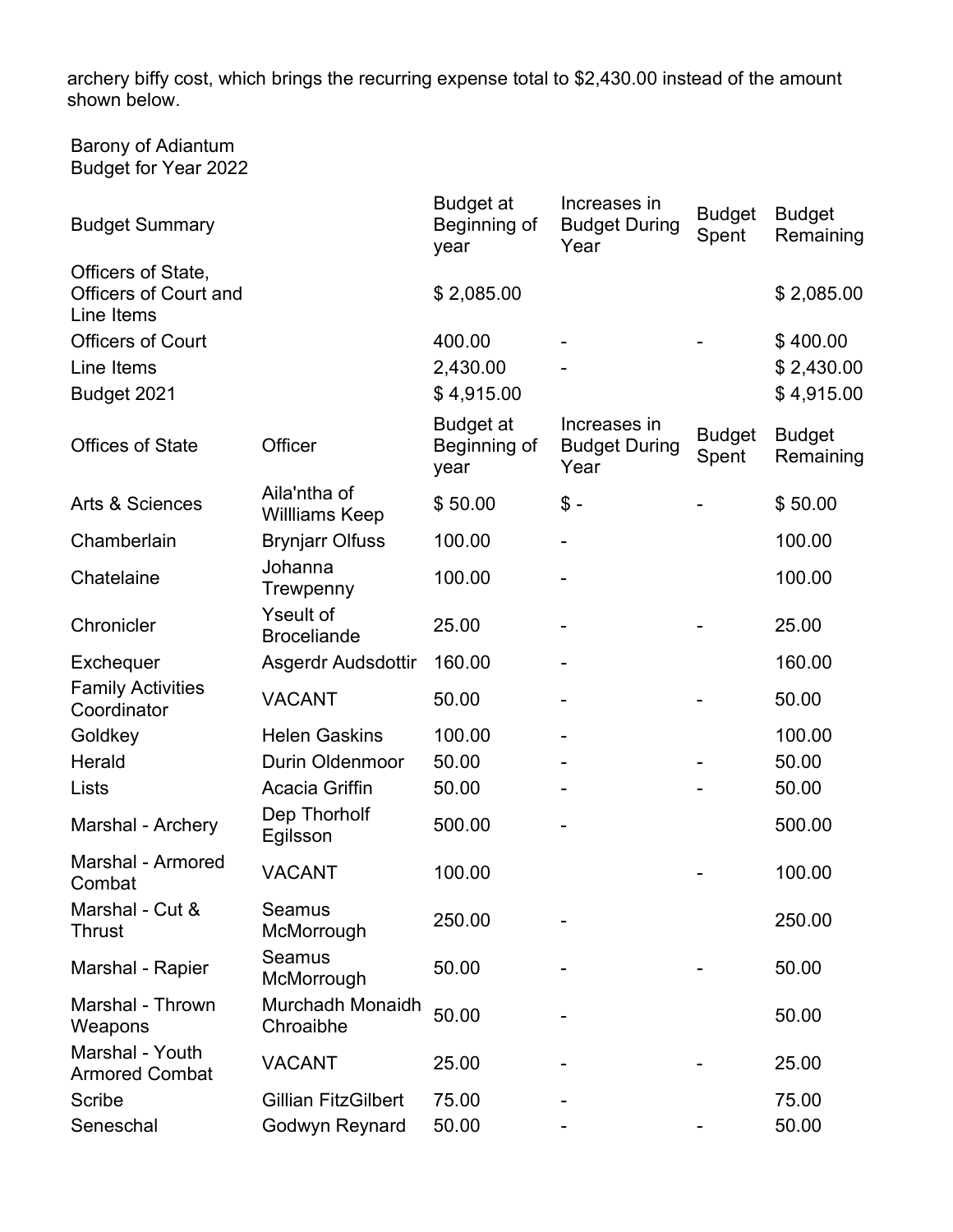| Webminister                 | Tighearnán<br>Cearrbhach Ó<br>Faoláin | \$300.00                          | $\overline{0}$                               | $\overline{0}$         | \$300.00                   |
|-----------------------------|---------------------------------------|-----------------------------------|----------------------------------------------|------------------------|----------------------------|
| Total                       |                                       | \$2,085.00                        | $$ -$                                        |                        | \$2,085.00                 |
| <b>Officers of Court</b>    | Officer                               | Budget at<br>Beginning of<br>year | Increases in<br><b>Budget During</b><br>Year | <b>Budget</b><br>Spent | <b>Budget</b><br>Remaining |
| <b>Baron &amp; Baroness</b> | Ayla Roth & Evan<br>Dunbar            | \$200.00                          | $$ -$                                        |                        | \$200.00                   |
| Regalia Budget<br>Total     |                                       | 200.00<br>\$400.00                | $$ -$                                        | $$ -$                  | 200.00<br>\$400.00         |
| <b>Recurring Expenses</b>   | Rate                                  | Budget at<br>Beginning of<br>year | Increases in<br><b>Budget During</b><br>Year | <b>Budget</b><br>Spent | <b>Budget</b><br>Remaining |
| Storage Unit                | 12 Months $\omega$<br>\$180.00/Month  | \$2,160.00                        | $$ -$                                        |                        | \$2,160.00                 |
| Post Office Box             | 1 Year @ \$153.00                     | 154.00                            |                                              |                        | 154.00                     |
| <b>Trailer Registration</b> | 2 Years @ \$116.00<br>(due in 2021)   | 116.00                            |                                              |                        | 116.00                     |
| Total                       |                                       | \$2,430.00                        | $$ -$                                        | $$ -$                  | \$2,430.00                 |

## **Marshals**

Archery, Alan Bowyer: There were no archery practices this month, so nothing to report. Next year, I will see what indoor ranges charge. I will also see if I can combine archery with A&S, and do arrow repair nights. There is also the possibility of arrow building classes.

Armored Combat, Tati Sigurdsson: Nothing to report.

Steel Combat & Rapier, Seamus McMurrough: I'm happy to report that the joint practices have been going well with around 7 fighters each practice. Heavy leaning towards cut and thrust but plenty of time and space for rapier. I do intend to draw 200\$ from the C&T funds to purchase 2 sets of munitions grade steel elbows and knees (that I will pad and strap) and 2 removable back of the head protection hoods so that the barony kits are complete minus gauntlets. Championships at midwinters will post to the principality page regarding that soon.

Also, I can remain in office if the council is willing to extend my term as marshal until I can train a replacement or the world ends, whichever comes first.

Thrown Weapons, Murchadh Monaidh Chroaibhe: Practices have been held alternating Tuesdays, 5:00 – 7:00pm, and alternating Saturdays 9:00am – 12:00pm, at the Dexter Range, and are coordinated with Archery practices (cancelled due to weather). After the new year we will adjust again to Tuesday of one week and Saturday of the next, adjusted so as not to conflict with Summits Events.

Practices have been well attended by three to eight people. Scores have been reported and no injuries or accidents have occurred. All required COVID mitigation measures have been observed and compliance reports submitted.

The Baronial Trailer is located in Dexter with all hitch and door locks in place.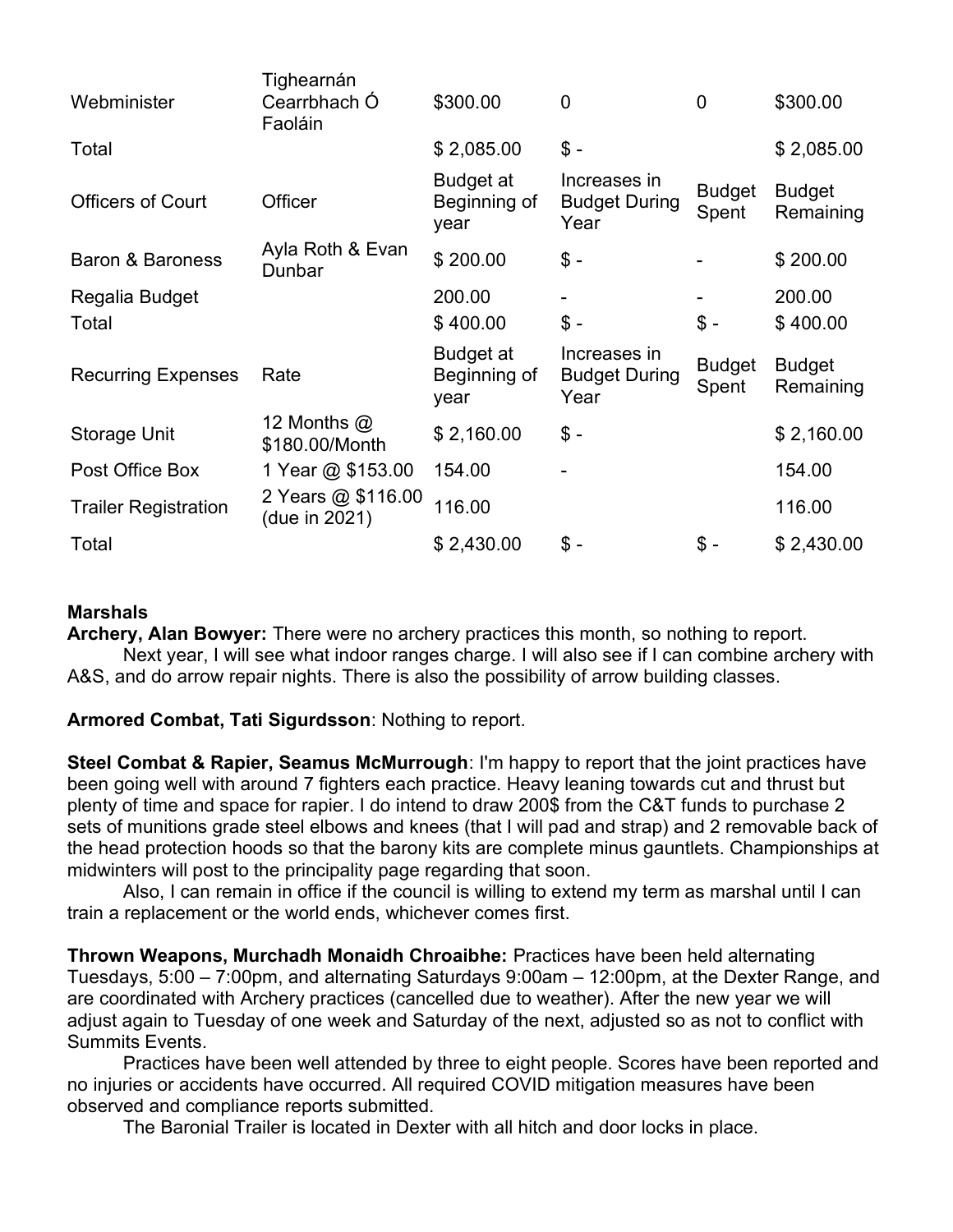Thrown Weapons has been moved into the Barn for all weather – after sunset use. Archery range will be set up on Saturdays as weather allows.

## Youth Armored Combat: office is vacant

Scribe, Gillian FitzGilbert: Greetings to all from the Baronial Scribe of Adiantum. This is my first report as Baronial Scribe, having just stepped into the office about a month ago. My principalitylevel superior has just stepped down, and I haven't been informed yet who will be her replacement. I apologize for my lateness; I'm afraid Christmas distracted me.

Since taking the office, I have painted six Baronial charters and three principality-level ones. I also calligraphed two calligraphy-only Baronial charters (the Fellowship of the Bear). In addition, I sorted through all the Baronial paint supplies, discarding several tubes of dried-up paint. I bought black sealing wax through a local shop, and bought 5 22x30 inch sheets of Arches 140-pound watercolor paper, and a liner brush, as the barony had no liners in its brush collection. I also completed a secret assignment from Her Excellency Ayla Roth, the Baroness of Adiantum.

## Seneschal, Godwyn Renard: Nothing new to rerport

Web Minister, Tighearnan: Once again, the normal monthly updates have been completed. Now that the holiday is past, I will be setting time to train Nai and start work on new projects for the website.

Social Media, Murchadh Monaidh Chroaibhe: Facebook Page and Official Discussion Group have been monitored daily, with events and mandatory postings submitted as requested. No vioilation of SCA/An Tir Social Media policies noted. Official FB Page metrics: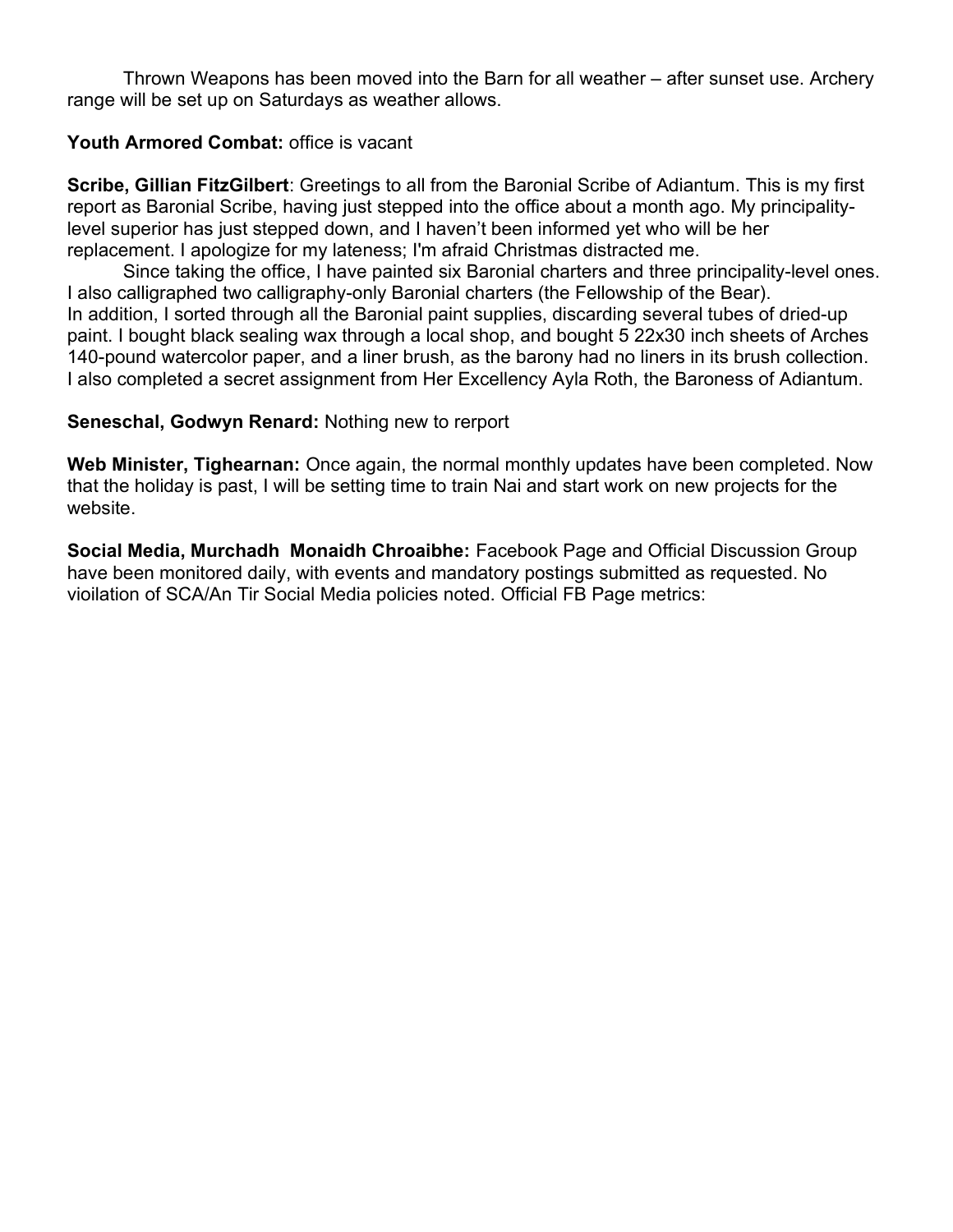